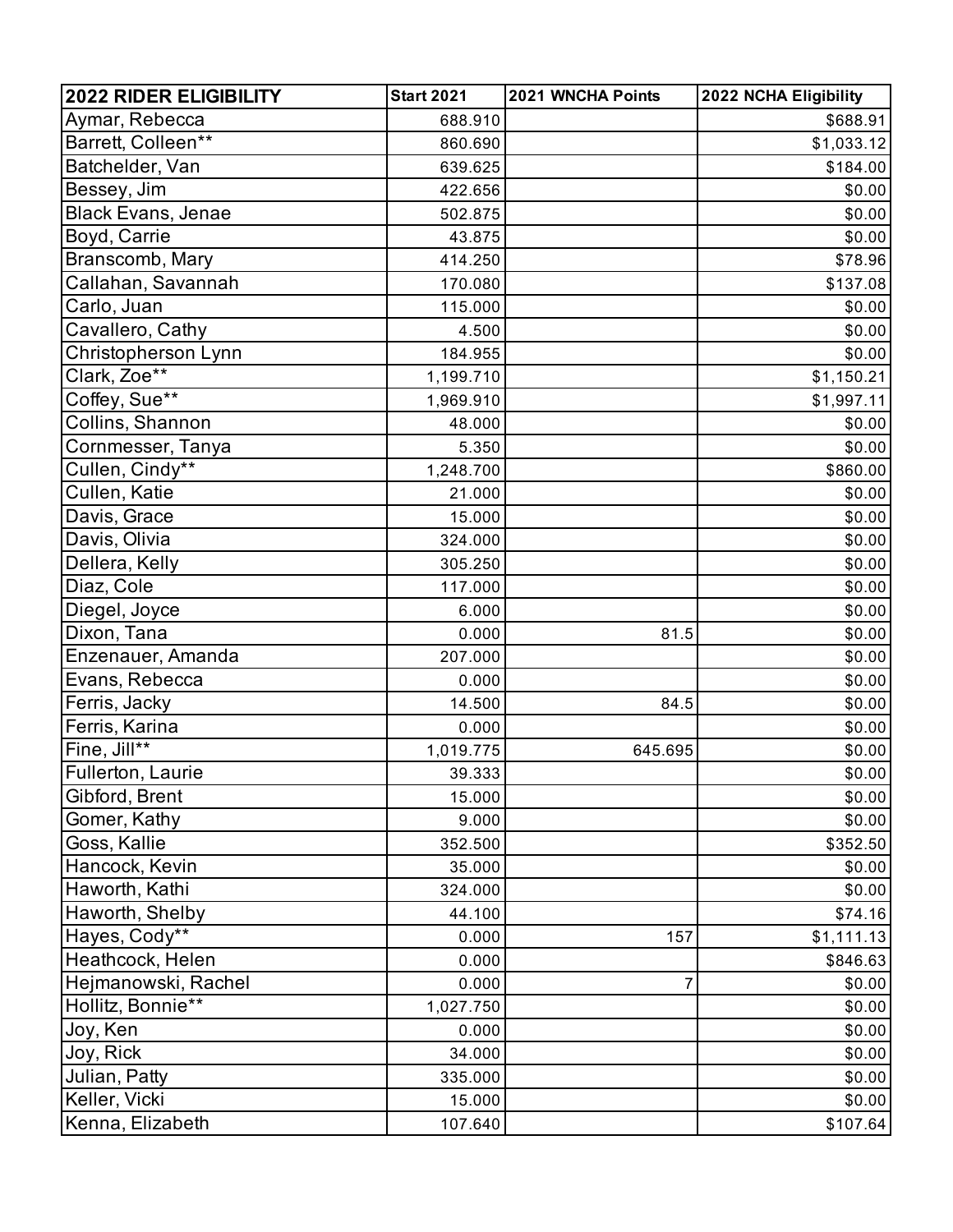| Kepler, Stephanie       | 4.500     |         | \$0.00     |
|-------------------------|-----------|---------|------------|
| Kibbe, Karen            | 0.000     |         | \$0.00     |
| Lehman, Erin            | 65.000    |         | \$0.00     |
| Lehouillier, Tami****== | 1,498.650 | 243.5   | \$509.12   |
| Lekumberry, Anna        | 48.500    |         | \$0.00     |
| Lund, Karen Anne**      | 711.500   | 330     | \$110.40   |
| Lund, Wylie**           | 1,297.790 | 284.25  | \$1,297.79 |
| Machabee, Eden          | 15.000    |         | \$0.00     |
| Machabee, Joya          | 21.000    |         | \$0.00     |
| Madrigan Warren, Meghan | 524.500   |         | \$0.00     |
| Malloy, Henry           | 524.500   |         | \$0.00     |
| Malm, David             | 185.390   |         | \$88.32    |
| Malm, Karissa           | 46.000    |         | \$0.00     |
| Marler, Nancy           | 43.150    |         | \$0.00     |
| Masini, Bryson          | 177.000   |         | \$0.00     |
| Masini, Scarlett        | 553.100   |         | \$73.60    |
| Mathowietz, Rob         | 30.000    |         | \$0.00     |
| Mattice, Chloe          | 2.625     | 10      | \$0.00     |
| McCoy, Shaharah         | 18.000    |         | \$339.48   |
| McMaster, Sierra        | 0.000     | 50.5    | \$0.00     |
| Miller-Dubray, Breyana  | 474.630   |         | \$474.69   |
| Moller, Rodger**        | 1,161.533 | 41.445  | \$124.20   |
| Muhlenberg, Devon       | 0.000     | 116     | \$0.00     |
| Newmyer, Diane****      | 1,799.483 | 252     | \$0.00     |
| Panfili, Dean**         | 977.500   | 72      | \$0.00     |
| Panfili, Tiffany        | 0.000     | 139.5   | \$0.00     |
| Pasquale, Dee Anna      |           |         | \$445.04   |
| Peterson, Judi          | 923.170   |         | \$287.04   |
| Purdy, Veronica         | 67.500    | 358.375 | \$127.28   |
| Reagan, Deena           | 0.000     |         | \$0.00     |
| Reich, McKenna          | 18.000    |         | \$0.00     |
| Rempp, Andrew           | 0.000     |         | \$0.00     |
| Renee, Sarah            | 43.833    |         | \$0.00     |
| Rhodes, Jenee           | 0.000     | 16.5    | \$0.00     |
| Rosalez, Anthony        | 0.000     | 35.5    | \$883.50   |
| Rosane, Katy****        | 284.625   |         | \$2,478.05 |
| Ross, Kinsey            | 69.000    |         | \$0.00     |
| Saunders, Braden        | 18.000    |         | \$0.00     |
| Schenck, Gary           | 655.400   |         | \$0.00     |
| Self, Irene             | 0.000     | 6       | \$0.00     |
| Shields, Cori           | 0.000     |         | \$0.00     |
| Shipp, Carolyn          | 22.500    |         | \$0.00     |
| Souza, Alexandra        | 40.000    |         | \$0.00     |
| Sprenger, Gail          | 847.000   | 17      | \$0.00     |
| Stockline, Graham       | 0.000     | 20      | \$0.00     |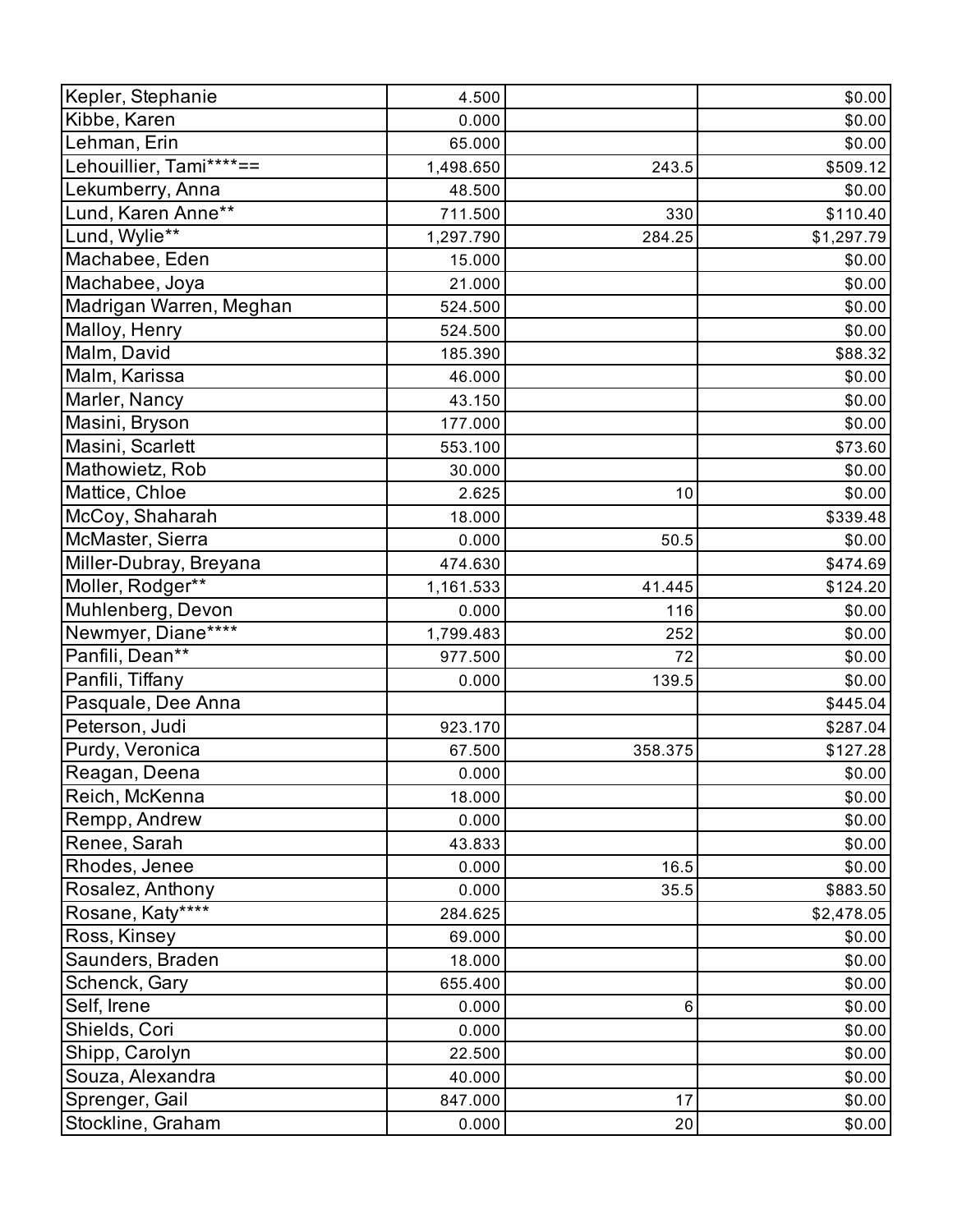| Sumner, Tony                    | 0.000     |    | \$0.00     |
|---------------------------------|-----------|----|------------|
| Surratt, Mike                   | 63.450    |    | \$744.77   |
| Taylor, Hannah                  | 9.000     |    | \$0.00     |
| Thacker, Dave                   | 472.250   | 22 | \$0.00     |
| Thacker, JD                     | 391.850   |    | \$0.00     |
| Tobey, Stephanie                | 420.800   |    | \$0.00     |
| Torres, Alex                    | 528.000   |    | \$25.76    |
| Van Leuvan, Scott               | 6.430     |    | \$0.00     |
| Van Leuven, Andrea              | 555.930   |    | \$0.00     |
| Van Nest, Austin                | 0.000     | 51 | \$0.00     |
| Vernon, Sarah                   | 15.000    |    | \$0.00     |
| Webb, Dolores **                | 1,128.100 |    | \$1,128.10 |
| Yost, David                     | 0.000     | 72 | \$0.00     |
| Ziegler, David                  | 502.500   |    | \$327.98   |
|                                 |           |    |            |
| ** graduated from 1000 classes  |           |    |            |
| ****graduated from 2000 classes |           |    |            |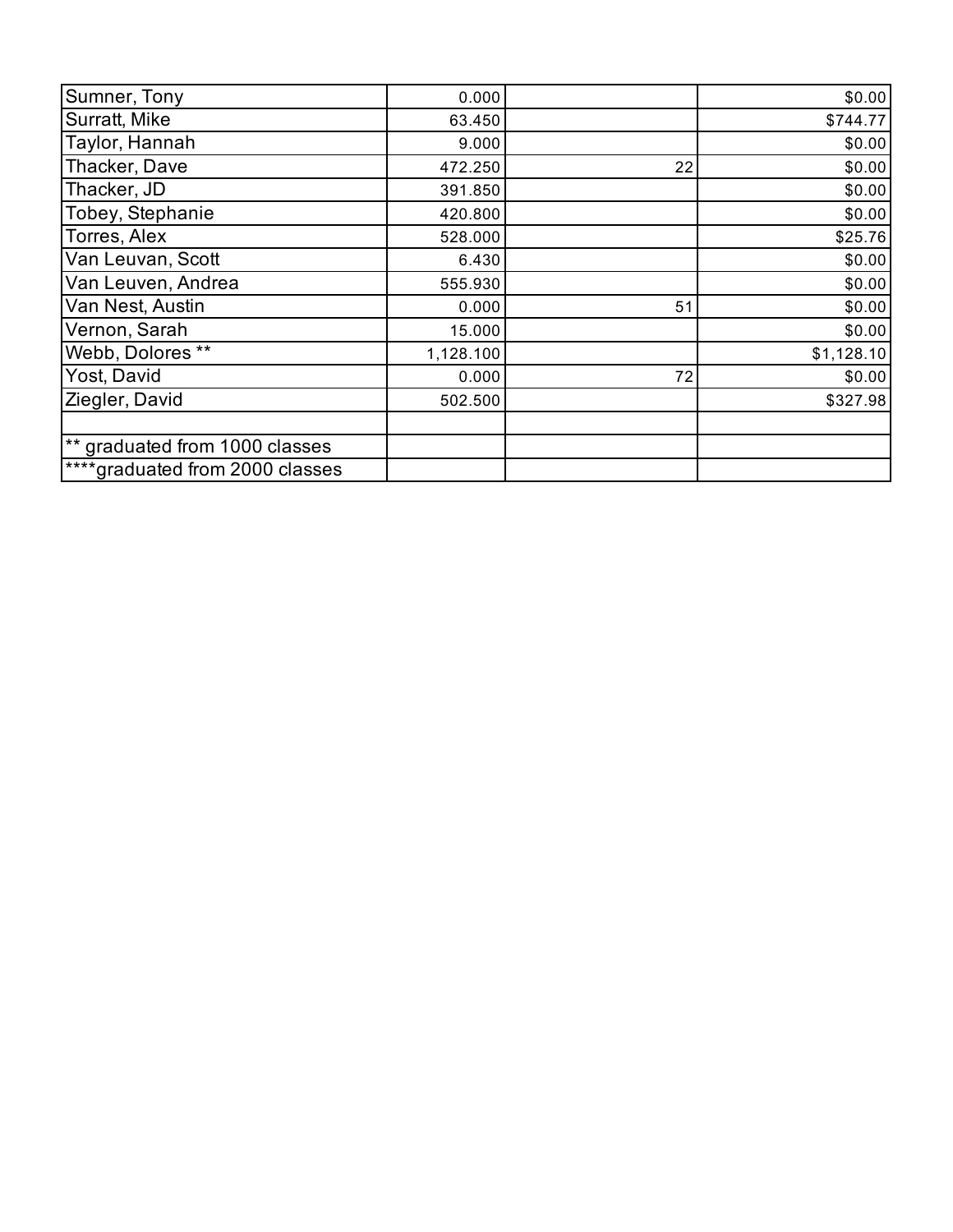| <b>Start 2022</b> |          |
|-------------------|----------|
|                   | 688.910  |
|                   | 1033.120 |
|                   | 639.625  |
|                   | 422.656  |
|                   | 502.875  |
|                   | 43.875   |
|                   | 414.250  |
|                   | 170.080  |
|                   | 115.000  |
|                   | 4.500    |
|                   | 184.955  |
|                   | 1199.710 |
|                   | 1997.110 |
|                   | 48.000   |
|                   | 5.350    |
|                   | 1248.700 |
|                   | 21.000   |
|                   | 15.000   |
|                   | 324.000  |
|                   | 305.250  |
|                   | 117.000  |
|                   | 6.000    |
|                   | 81.500   |
|                   | 207.000  |
|                   | 0.000    |
|                   | 99.000   |
|                   | 0.000    |
|                   | 1665.470 |
|                   | 39.333   |
|                   | 15.000   |
|                   | 9.000    |
|                   | 352.500  |
|                   | 35.000   |
|                   | 324.000  |
|                   | 74.160   |
|                   | 1111.130 |
|                   | 846.630  |
|                   | 7.000    |
|                   | 1027.750 |
|                   | 0.000    |
|                   | 34.000   |
|                   | 335.000  |
|                   | 15.000   |
|                   | 107.640  |